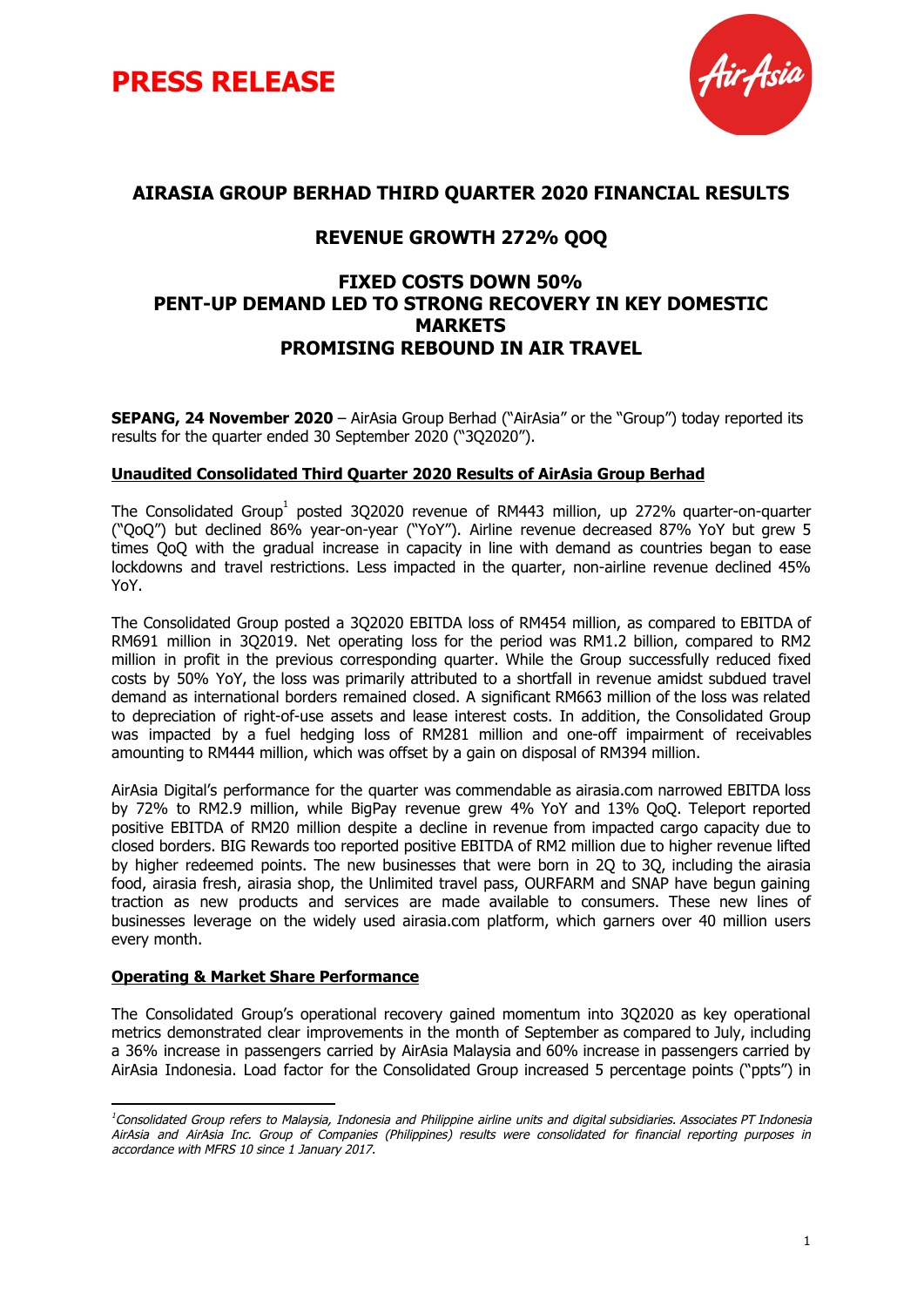



September as compared to July 2020. These improvements reflect a strong rebound in demand across key markets.

Revenue per ASK ("RASK") for the Consolidated Group declined by 2% to 14.69 sen in 3Q2020, weighed down by AirAsia Indonesia, despite strong RASK growth for AirAsia Malaysia and AirAsia Philippines. Load factor was solid at 66% in comparison to peers.

#### **Cost Performance**

Overall, the Group managed to reduce fixed costs by 50% in 3Q2020, with fixed maintenance costs showing the deepest reduction of 68% due to asset optimisation. Staff costs declined by 51% contributed by headcount rationalisation, salary cuts across the board and attrition. Other opex was down 40% YoY with strict cost control on marketing, rental and IT spendings. User charge expenses reduced by 70% in line with lower traffic, and aided with the adoption of contactless procedures and digital check-in processes which resulted in lower ground-handling costs.

Depreciation and finance costs were up 5% due to the higher number of leased aircraft YoY. While the Group had successfully negotiated for deferrals with lessors, pursuant to the practical expedient provision available under Amendments to MFRS16: Covid 19 Related Rent Concessions, the income statement charges for depreciation and interest were not adjusted.

#### **On the airline performance results and outlook, President (Airlines) of AirAsia Group Berhad Bo Lingam said:**

"We have stabilised the airline in 2Q2020 and seen strong domestic recovery due to pent-up travel demand across our key markets in 3Q2020. We remain confident in our ability to overcome these challenges and emerge stronger next year. While we are hopeful that lockdowns and border restrictions will soon be lifted, we are prepared to maintain sustainable operations solely on the back of our domestic sectors into 2021 if restrictions remain. Since the end of last year, we have been seeing improvement in fares and rational pricing by competitors. We have successfully cut our fixed costs by 50% and we will continue to operate as a leaner and more robust airline post-pandemic.

"We closed 3Q2020 with high growth in our operating metrics when compared on a quarterly and monthly basis. As a month-on-month ("MoM") comparison in September from July, AirAsia Malaysia recorded a 36% increase in passengers carried, AirAsia India recorded a 79% increase in passengers carried, and AirAsia Thailand recorded an increase of 65% of passengers carried.

"RASK improved for AirAsia Malaysia and AirAsia Philippines by 1% and 49% respectively, lifted by a stronger pricing strategy amid rationalised competition in the market.

"Our top priority at this point is to gradually increase our operations in phases, starting with strengthening our domestic foothold across our key markets as the borders remain closed. For 4Q2020, we expect to operate up to 31% of pre-covid domestic capacity for AirAsia Malaysia, 47% for AirAsia Indonesia and 13% for AirAsia Philippines. We are encouraged by the strong rebound in domestic demand for AirAsia Thailand, which has operated 96% of pre-covid domestic capacity in September. We expect AirAsia Thailand to exceed its pre-covid domestic capacity by the end of the year, while AirAsia India is expected to operate up to 67%. Meanwhile, we are also actively exploring opportunities for a local airline presence in IndoChina.

"As for international routes, we remain guided by the respective authorities of our key markets. Travel bubbles and green lanes for essential and business travellers have been formed and operated across Asean. We understand that some countries, such as Thailand and Singapore are actively exploring extensions for leisure travel bubbles with tight standard operating procedures (SOPs). We foresee further formations of travel bubbles across countries in Asean which would boost our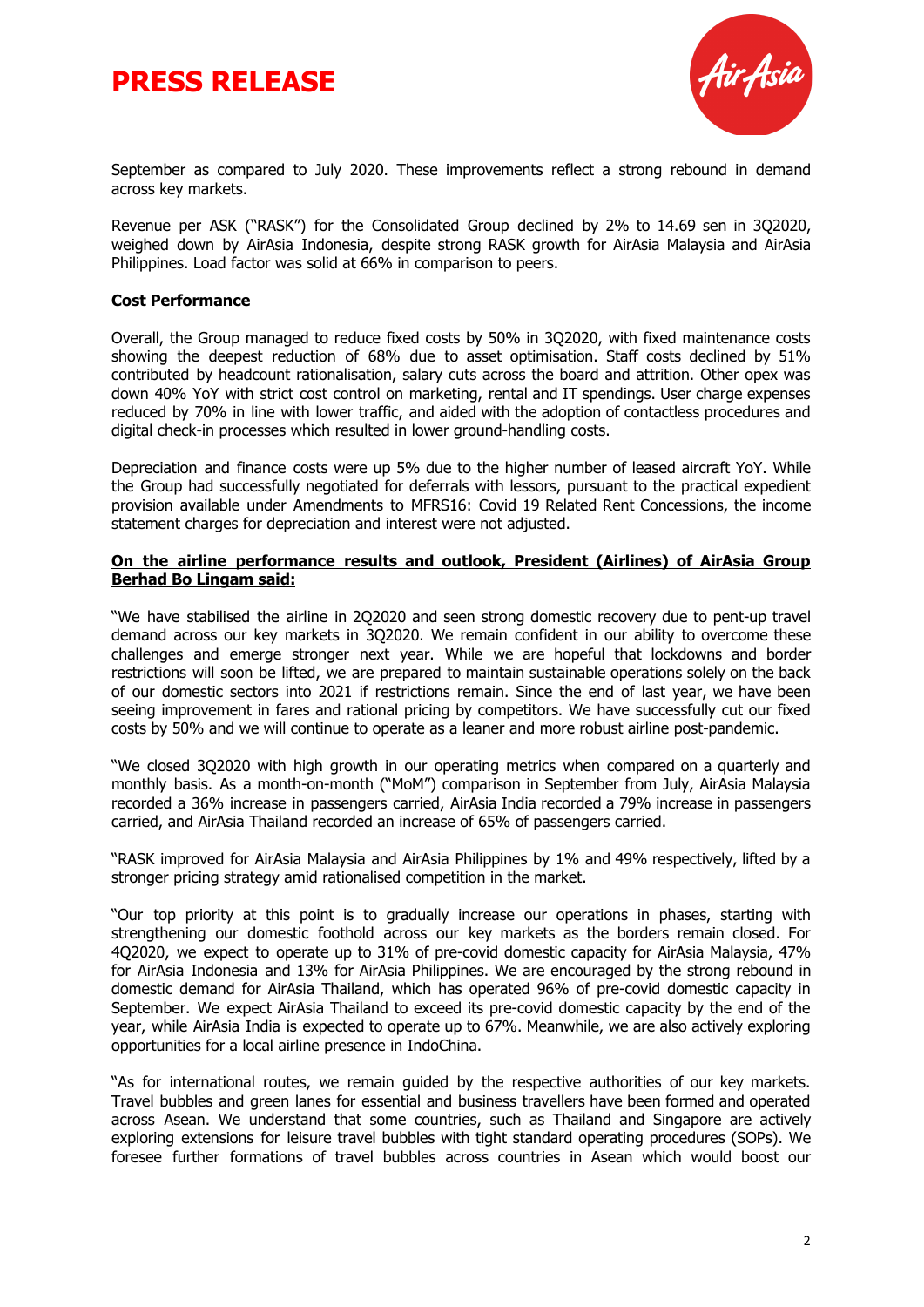



operations given our strong foothold and dominance in Asean. We remain positive about these developments and are fully committed to support these efforts.

#### **On the digital platforms' performance and outlook, President (AirAsia Digital) of AirAsia Group Berhad Aireen Omar said:**

"AirAsia Digital demonstrated robust growth in each of our digital platforms during the quarter. A key milestone for us would be the launch of airasia.com as the one-stop Asean digital travel and lifestyle super app, consisting of more than 15 product and service lines across 3 pillars. Over the past months, we have seen huge take up as we expanded the popular airasia Unlimited travel pass to other key markets, the latest being Indonesia and the Philippines. We have also introduced the Wednesday SNAP Specials to the Philippines. This month, we have launched airasia Health, a new digital platform offering end-to-end medical services. With the significant user base of airasia.com growing consistently over 19 years, we are confident that the new platform will be well received as our other key products are proving to be. As for its financials, airasia.com narrowed its EBITDA loss by 72% YoY.

"Teleport recorded a positive EBITDA of RM20 million for the quarter with its transformation from a predominantly cargo logistics company to enter the last mile delivery sector, ramping up quickly to become an efficient player focused on delivering speed and accuracy. Teleport has also launched an e-commerce marketplace centered on home delivery with airasia food, airasia fresh and airasia shop. Recent milestones include partnering with Alibaba's logistics arm Cainiao during Tmall's 11.11 Global Shopping Festival. Teleport successfully expanded to every city AirAsia flies to, growing to 70 cities in 5 countries this month.

"BIG Rewards turned around to post a positive EBITDA of RM2 million this quarter from a loss last year, driven by higher revenue due to significant increase in points redeemed in 3Q2020. This was supported by higher activities on BIG Rewards platform through member engagement initiatives.

"BigPay's digital bank ambitions is one step closer to becoming a reality with the newly granted community credit license in Malaysia, which would enable BigPay to offer a wider range of financial services including micro-credit to lower income and unbanked segments of the community slated for early 2021. BigPay Malaysia further grew its remittance segment, posting RM31 million remittance volume in September alone. To date, there are 1.25 million BigPay users in Malaysia. Meanwhile, BigPay Singapore was successfully launched in late September and currently has up to 3000 users.

"At the end of September, Santan, our inflight food turned first Asean fast-food chain secured its official franchise registration certificate. Soon after, Santan commenced building its franchise business with the first franchise at Sogo in the heart of Kuala Lumpur, with plans to roll out 20 new restaurants across Klang Valley before expanding across the rest of Malaysia and to other countries in the future.

#### **On the group's outlook, CEO of AirAsia Group Berhad, Tan Sri Tony Fernandes said:**

"Our digital transformation journey reached another milestone as we successfully rebranded and relaunched airasia.com into a leading all-in-one Asean digital travel and lifestyle super app. The 3Q2020 was a great quarter for us as we also saw further recovery in our airline operations. As a Group, our revenue tripled QoQ while our airline revenue grew 5 times QoQ. We project stronger quarters ahead with the further easing of travel restrictions worldwide.

"To manage our expenses, we have embarked on strict cost-cutting strategies and tight cash flow management across the Group since the end of 1Q2020. We have seen this gain momentum as we successfully cut our fixed costs by 50% this quarter. We are also in different stages of multiple digital improvement initiatives across our operations, resulting in further savings in headcount, fuel, maintenance and user charges. Thanks to our supportive counterparties, we have restructured most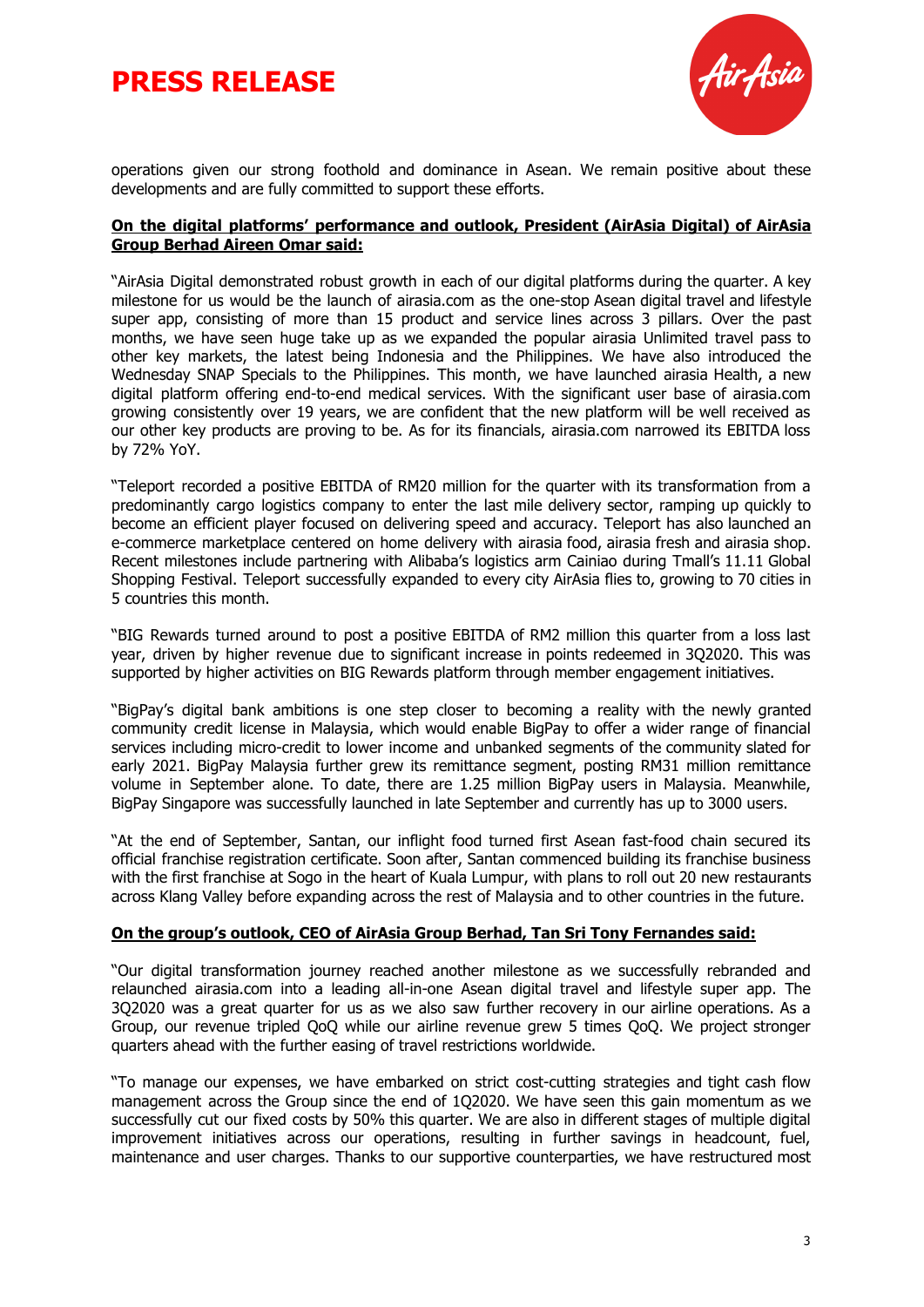# **PRESS RELEASE**



of our fuel hedges. Therefore, fuel swap losses next year is expected to be minimal. We are on track to achieve 50% reduction in cash expenses this year.

"We announced the cessation of AirAsia Japan operations in early October. Though it was a tough decision to make, it was necessary to reduce cash burn for the Group due to the highly challenging operating market post-pandemic. In the 3Q2020, we have disposed of spare engines to further raise cash and are open to other potential monetisation opportunities where the value and time is right.

"We are also in the midst of securing commitments from the banks for the Danajamin PRIHATIN Guarantee Scheme in Malaysia and other bank financing in other markets. Other capital raising opportunities including a potential rights issue are in discussion and are actively being explored.

"We foresee sufficient liquidity in 2021 with the expectation of upward growth trajectory in air travel demand amid the further formation of travel bubbles and green lanes. As we speak, a number of Covid-19 vaccines are close to final stages of testing. We have high hopes that with the availability and accessibility of effective vaccines, AirAsia will soon paint the skies red again. These external factors are positively contributing to expedite the recovery in air travel, which we expect to bounce back by mid-2021.

"Our key domestic markets have shown remarkable signs of recovery, especially Thailand which is running close to 100% of pre-covid domestic capacity. There is a slight setback in Malaysia but we expect this to be short lived and to bounce strongly in December. Despite expecting a capacity drop of 60% in 2020 due to minimum international operations, we are ready to rely purely on the strength of our domestic markets next year. Post-Covid, we expect the Group airline business to be more profitable as we have established leaner optimised operations, removed loss-making routes and stations while concentrating on the most profitable and popular ones coupled with rational competition and the expectation of lower fuel unit cost in 2021. As the bigger players further cut capacity, we also see opportunity to gain more market share especially in Indonesia and the Philippines.

"Finally, we are actively expanding our digital businesses and are open to partnerships and opportunities to promote further growth. Teleport is creating a cargo-only network that re-connects our core international markets to position Teleport as the leading regional logistics operator in Southeast Asia. This will reduce the dependency on pace of recovery of the passenger network. Capacity will be a combination of belly space, passenger freighters or dedicated, external freighter supply. AirAsia.com is increasing availability of products and services such as SNAP, Hotels, Activities and the Unlimited travel pass to other Asean countries as well as China. While BigPay is occupied with establishing its lending business, expansion of payments and remittance services as well as the development of insurance and wealth management products remain in the pipeline. We are confident in our ability to strengthen and turnaround our startups to breakeven next year as they continue to chart their way to profitability.

\*\*\* END \*\*\*